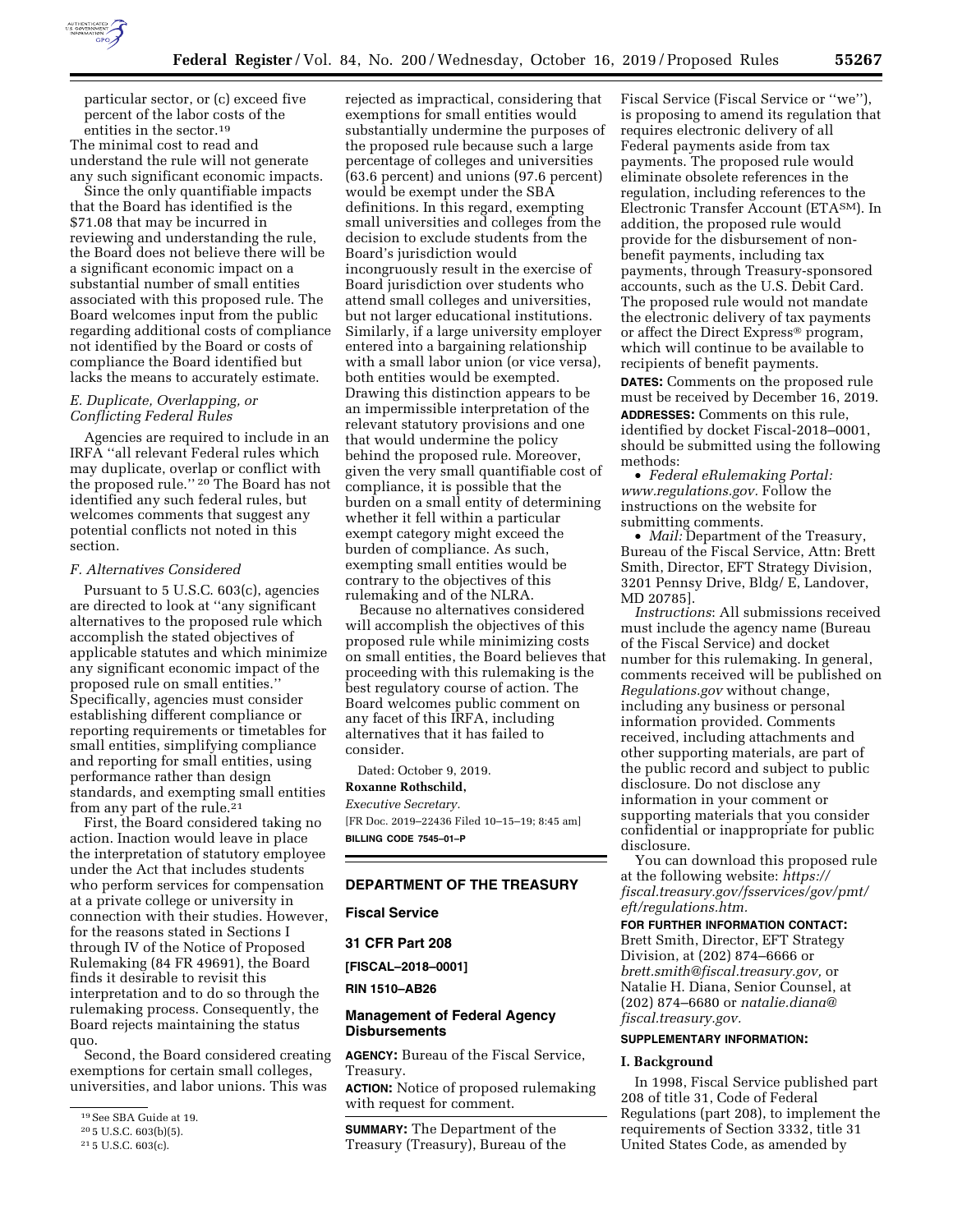subsection  $31001(x)(1)$  of the Debt Collection Improvement Act of 1996 (*Pub. L. 104–134*) (Section 3332). Section 3332 generally requires that all Federal payments other than tax payments be made by electronic funds transfer (EFT), unless waived by the Secretary. The Secretary must ensure that individuals required to receive Federal payments by EFT have access to an account at a financial institution ''at a reasonable cost'' and with ''the same consumer protections with respect to the account as other account holders at the same financial institution.'' *See* 31 U.S.C. 3332(f), (i)(2).

Fiscal Service has had great success in reducing check payments, but still must print and mail close to 60 million checks each year. More than half of these are for non-benefit payments, especially tax payments. Over the years, Fiscal Service has implemented multiple solutions to facilitate electronic payments.

### *ETASM Accounts*

In conjunction with the 1998 publication of part 208, Fiscal Service developed the ETA, a low-cost account offered by participating financial institutions for those individuals who wish to receive their Federal payments by direct deposit. *See* Notice of Electronic Transfer Account Features, 64 FR 38510 (July 16, 1999). Fiscal Service determined to end the program in 2017 and as of September 2018 all ETA accounts were closed.

### *Direct Express*® *Card*

In 2008, Fiscal Service introduced the Direct Express® Debit MasterCard® card. The Direct Express card is a low-cost prepaid debit card account developed for Federal benefit recipients (initially, for Social Security and Supplemental Security Income payment recipients). In 2010, Fiscal Service amended part 208 to establish the Direct Express card as an account that meets the requirements of Section 3332(i), which ensures that payment recipients have access to an account at a reasonable cost and with the same consumer protections as other account holders at the financial institution that issues the card.

#### *U.S. Debit Card*

Since 2008 Fiscal Service has also sponsored another prepaid card account, the U.S. Debit Card, for our efforts to reduce the number of nonbenefit payments made by cash or check. The U.S. Debit Card program enables agencies to make Federal nonbenefit payments to recipients through prepaid debit cards instead of through checks or cash. The accounts are issued,

and the program is operated, by a financial institution designated as Fiscal Service's financial agent. Federal entities and programs use the U.S. Debit Card to make payments for a variety of purposes, including stipends, awards, grants, and travel reimbursements for local visitors and international guests.

In recent years, Fiscal Service has engaged in testing and developing payment methods to facilitate the electronic delivery of Federal nonbenefit payments, in order to reduce check payments and provide more options for payment recipients. In particular, Fiscal Service is testing the delivery of payments to virtual accounts (which are accessed online or through a mobile device rather than a plastic card), as well as implementing capabilities to enable payment recipients to receive payments in realtime by providing a debit card number. The U.S. Debit Card program now includes this functionality.

### **II. Proposed Change to Regulation**

# *Summary of Proposal*

We are proposing to update part 208 to reflect the evolution of Fiscal Service's payment technologies and to eliminate obsolete ETA references and expired EFT waiver categories. The waiver categories that have not expired remain in place without change.

After conducting an analysis of the ETA program in 2017, Fiscal Service concluded that it was time to end the program. As of September 2018, all ETA accounts were closed. Accordingly, we are proposing to remove now-obsolete references to the ETA from the regulation.

We are also proposing to eliminate waiver provisions that have expired due to the passage of time. When part 208 was promulgated in 2010, it included a provision stating that individuals receiving Federal payments by check on March 1, 2011, could continue to do so through February 28, 2013. In addition, the rule provides that individuals who file claims for Federal benefits before March 1, 2011, and who request check payments when they file, may receive payments by check through February 28, 2013. Since the February 28, 2013 deadline has expired, these provisions no longer have any effect and there is no purpose in retaining them in the rule. All other waiver provisions will remain unchanged.

We are proposing to expand the definition of ''Federal payment'' for purposes of part 208 to include payments made under the Internal Revenue Code of 1986, to support the delivery of tax payments via Treasury-

sponsored accounts. Tax payments would continue to be excluded from the electronic payment mandate that applies to other Federal payments, consistent with Section 3332. However, the definitional change would provide flexibility to offer taxpayers Treasurysponsored accounts as an electronic payment alternative for the receipt of tax payments on a voluntary basis.

Lastly, because payment methods continue to evolve we are proposing to revise part 208 to address the use of other ''Treasury-sponsored accounts'' for the delivery of Federal payments. The proposed revisions will provide flexibility to implement new methods of making payments, with the ultimate goal of reducing check payments, modernizing Fiscal Service's payment capabilities, and offering payment recipients electronic alternatives to checks or direct deposit to a traditional bank account. This will impact the U.S. Debit Card program. However, we are not proposing to change the regulatory treatment of Direct Express accounts or make any changes to the Direct Express program. The concept of Treasurysponsored accounts and changes to the U.S. Debit Card program are discussed immediately below.

### *Treasury-Sponsored Accounts*

In order to support existing and emerging methods of paying individuals, Fiscal Service is proposing to add a new term, ''Treasury-sponsored account,'' to the regulation. A Treasurysponsored account would be defined as an account that a Treasury-designated financial agent establishes and administers for an individual for the disbursement of Federal payments, upon terms and conditions that Treasury considers appropriate. The term ''Treasury-sponsored account'' would include, but not be limited to, Direct Express and U.S. Debit Cards. Although Fiscal Service does not have current plans to develop Treasurysponsored accounts other than Direct Express and U.S. Debit Cards, this terminology provides flexibility for the future.

Currently the regulation only addresses the use of accounts established by financial agents to accomplish disbursement of benefit payments and accounts established for disaster victims. The proposed rule would broaden the uses of accounts established by financial agents for disbursement purposes, including to disburse not just benefit payments but also miscellaneous, vendor, expense reimbursement and tax payments. Treasury-disbursed accounts would be required to be made available at a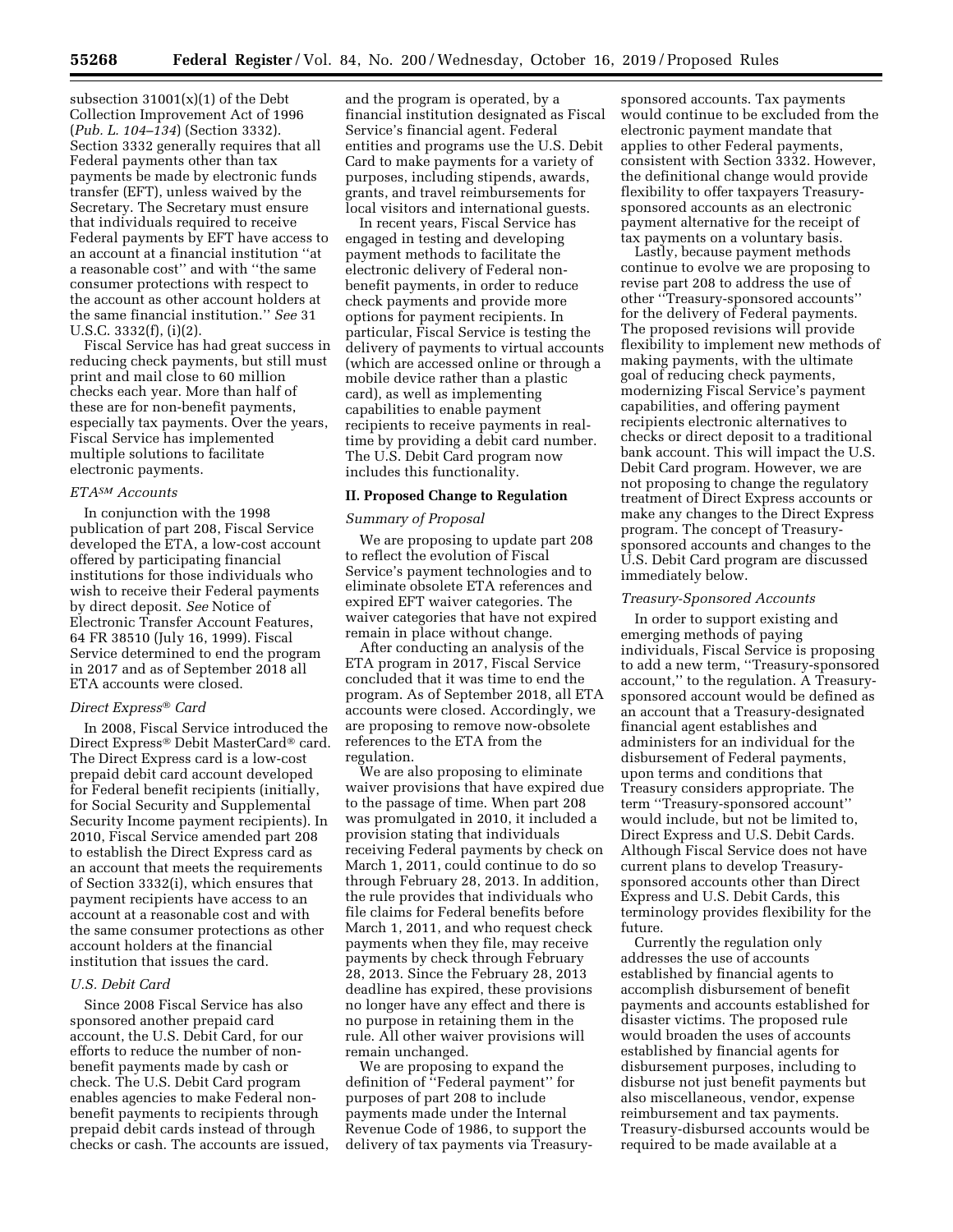reasonable cost and with the same consumer protections provided to other account holders at the financial institution, thereby meeting the requirements of Section 3332.

# *U.S. Debit Card*

Historically, Fiscal Service structured the U.S. Debit Card program as a conventional general purpose prepaid card program, which provides payment recipients with access to their funds via a plastic card. Recently, Fiscal Service expanded the U.S. Debit Card program to include a new virtual account option, which allows payment recipients to establish a prepaid account accessible through their mobile devices or online without the use of a plastic card. Payment recipients who open a virtual U.S. Debit Card account have the capability to move their funds in realtime through Direct to Debit functionality, which allows the cardholder to transfer funds on the basis of a debit card number. They may also opt to have a plastic U.S. Debit Card to

access funds in the account if they so choose.

It is Fiscal Service's view that the U.S. Debit Card meets the statutory ''reasonable cost'' and ''same consumer protection'' requirements of Section 3332. A 2014 study by the Federal Reserve Bank of Kansas City found that prepaid cardholders pay, on average, \$11 per month in fees. Some of the fees included in that amount are monthly, account maintenance, IVR and ATM balance inquiry, ATM withdrawal, PIN and signature transaction, and declined transaction fees. See *General Purpose Reloadable Cards: Penetration, Use, Fees and Fraud Risks,* The Federal Reserve Bank of Kansas City, RWP 14– 01, February 2017. In contrast, the U.S. Debit Card carries no monthly fee and can be used at no cost in many cases. There are no fees for cardholders to sign up for or activate the card; receive deposits; make purchases at retail locations, online or by telephone; or get cash at retail locations and financial institutions. Cardholders can check

their balances and sign up for alerts via the mobile app, text, telephone or email. If desired, a cardholder may receive a monthly paper statement. There are no fees for declined transactions. Cardholders may close their card account at any time without a fee.

Cardholders may make purchases anywhere VISA® is accepted, including millions of retail locations worldwide, online, or by telephone. Similarly, cardholders may make unlimited free cash withdrawals and check their account balances at Allpoint ATMs as well as one free out-of-network ATM cash withdrawal for every Federal payment the cardholder receives. There are also other means by which cardholders may access their funds for free. Cardholders can transfer funds for free to a bank account and have free use of Money NetworkTM checks to access their funds. The free services and minimal fees are fully disclosed in materials that are provided to new U.S. Debit Card account holders, as shown in the following chart:

# FEE SCHEDULE

| <b>Transaction type</b>                                                                                                                                | Fees                   |
|--------------------------------------------------------------------------------------------------------------------------------------------------------|------------------------|
|                                                                                                                                                        |                        |
|                                                                                                                                                        | 0.00                   |
|                                                                                                                                                        | 0.00                   |
| PIN Point-of-Sale Transactions—with or without Cash Back (for purchases and declines)   U.S. and Non-U.S                                               | 0.00                   |
|                                                                                                                                                        | 0.00                   |
|                                                                                                                                                        | 0.00                   |
|                                                                                                                                                        |                        |
|                                                                                                                                                        |                        |
|                                                                                                                                                        | 0.25                   |
|                                                                                                                                                        | 0.00                   |
| Bank Teller Over-the-Counter Cash Withdrawal (at any bank that displays the logo shown on your card)                                                   | 7.00                   |
|                                                                                                                                                        | 0.01                   |
|                                                                                                                                                        | 0.00                   |
|                                                                                                                                                        | 0.00                   |
|                                                                                                                                                        | N/A                    |
| Balance Inquiries and Alerts   via Mobile App, Automated Phone System, Customer Service, Online Access, or No-<br>tifications (push, email or text) *. | 0.00                   |
|                                                                                                                                                        | \$0.00                 |
|                                                                                                                                                        | * 0.15 + Network Costs |
|                                                                                                                                                        | \$7.50                 |
|                                                                                                                                                        | 24.50                  |

\* Network costs are the cost of debit network interchange and other network costs imposed directly by the network for a funds transfer. Transactions are routed using a least-cost routing approach to select the available network with the lowest total fee.

U.S. Debit Cardholders are protected by Regulation E (12 CFR part 1005), which generally provides certain protections to a cardholder whose card is lost or stolen, as well as VISA's Zero Liability protection. Card balances are covered by deposit insurance by the Federal Deposit Insurance Corporation (FDIC) to the extent allowed by law.

Fiscal Service invites comment on how the U.S. Debit Card fees compare with fees for general purpose prepaid cards in the marketplace, as well as fees for traditional checking or savings accounts. We welcome commenters' views on whether the U.S. Debit Card fees, in the aggregate, are reasonable.

# **III. Section-by-Section Analysis**

# § 208.1

We are proposing to revise § 208.1 by removing the statement that part 208 does not apply to tax payments. As revised, part 208 would allow for the delivery of tax payments to Treasurysponsored accounts, but would not

mandate that tax payments be made by EFT.

# § 208.2

Proposed § 208.2(a)–(c) are unchanged.

Proposed § 208.2(d), which defines ''disbursement'' in the context of electronic benefit transfer, would be broadened into a definition of disbursement for not just benefit payments but also non-benefit payments. The proposed rule would substitute the phrase ''payments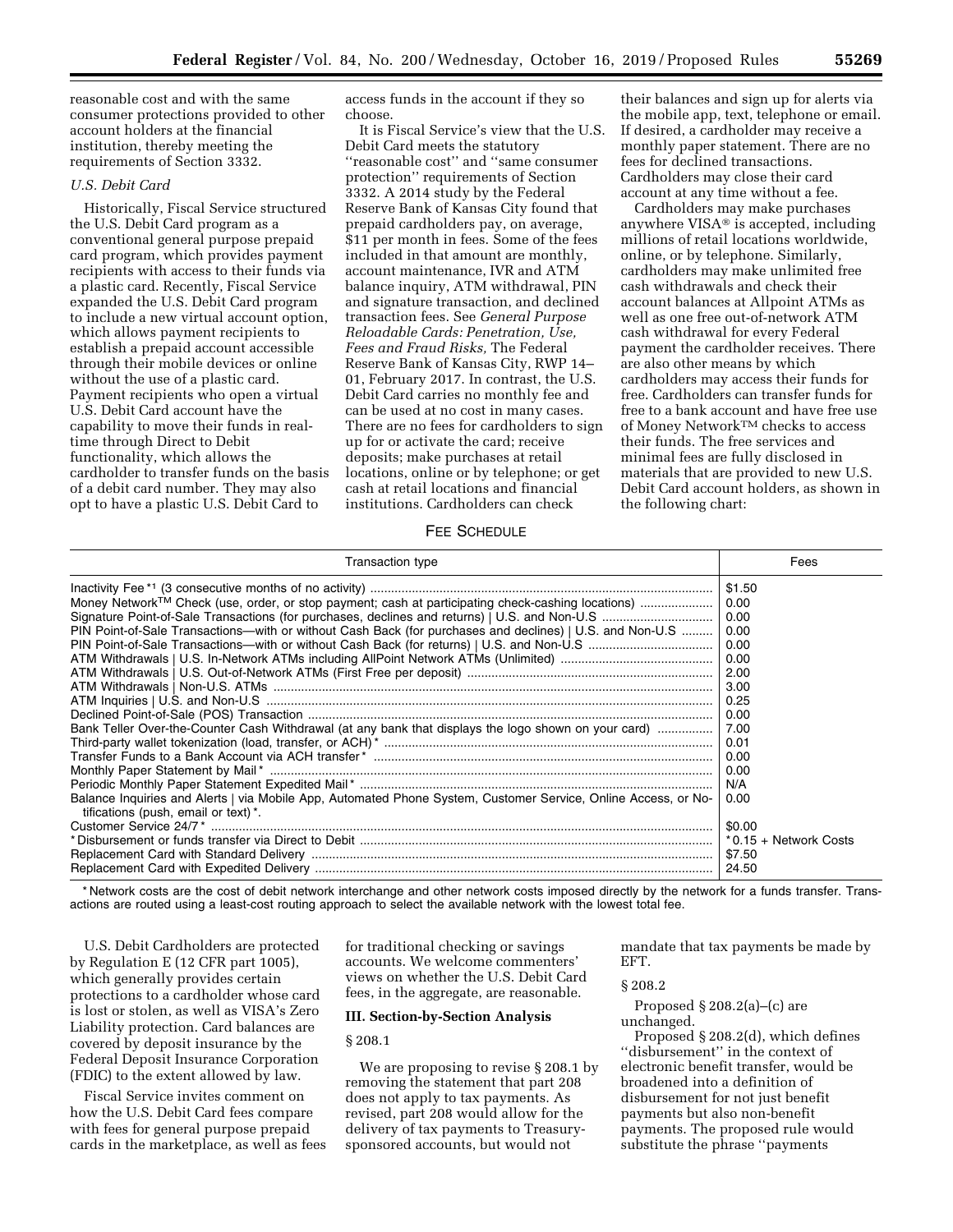electronically delivered to Treasurysponsored accounts'' for the existing phrase ''electronic benefit transfer.''

Proposed § 208.2(e), which defines ''electronic benefits transfer'' (EBT), would substitute the phrase ''Treasurysponsored account'' for the existing phrase ''a Direct Express card'' and remove the reference to the ETA. Thus, the definition of electronic benefits transfer would include Direct Express but not be limited to Direct Express. A reference to Public Law 104–208 has been added to make it clear that the definition of ''electronic benefits transfer'' applies to the various references in the public law to electronic benefits transfer.

Proposed § 208.2(f) is unchanged. Proposed § 208.2(g) would set forth the definition of Federal payment, which is currently located at paragraph (h). Currently paragraph (g) sets forth the definition of ETA, which we are proposing to eliminate. The definition of Federal payment would be revised to include payments made under the Internal Revenue Code of 1986, which are currently excluded from the definition.

Proposed § 208.2(h)–(i) are unchanged except that the definitions have been relettered from current § 208.2(i)–(j).

Proposed § 208.2(j), which defines Financial Agent, would revise the definition currently located at § 208.2(k). Currently the definition of Financial Agent for purposes of part 208 is limited to a financial agent that provides electronic benefit transfer (EBT) services. As revised, the definition would include a financial institution that has been designated by Treasury as a Financial Agent for the provision of electronic funds transfer services as well.

Proposed  $\S 208.2(k)$ –(o) are unchanged from the current regulation except that the definitions have been relettered.

Proposed § 208.2(p) would add a new term, ''Treasury-sponsored account,'' defined as a Direct Express card account, a U.S. Debit Card account, or another account established pursuant to § 208.5 or § 208.11.

Proposed § 208.2(q) would add a definition of U.S. Debit Card to part 208.

#### § 208.3

§ 208.3 currently states that, subject to § 208.4, and notwithstanding any other provision of law, all Federal payments made by an agency shall be made by electronic funds transfer. Proposed § 208.3 would add a sentence stating that this requirement does not apply to payments under the Internal Revenue Code of 1986. The sentence is necessary

because of the proposed change to the definition of Federal payment to include payments made under the Internal Revenue Code of 1986.

### § 208.4

§ 208.4 contains waivers from the requirement that a Federal payment be made electronically. We are proposing to eliminate the text of current paragraphs (a)(1)(i) and (ii). Those provisions provide, respectively, (i) that payment recipients who were receiving their payments from an agency by check before March 1, 2011, may to continue to receive those payments by check through February 28, 2013 and (ii) that individuals who filed claims for Federal payments before March 1, 2011, and who requested check payments when they filed, are permitted to receive payments by check through February 28, 2013. Because those time periods have expired, the waivers are no longer needed in the regulation. The remaining paragraphs of § 208.4(a)(1) are unchanged except that references to Direct Express accounts would be replaced by references to ''Treasurysponsored accounts.''

§ 208.4(a)(2)–(7) are unchanged. Section 208.4(b) is unchanged except to reflect the renumbering of § 208.4(a)(1) resulting from the deletion of the obsolete waivers.

# § 208.5

Current § 208.5 addresses the provision of ETA accounts. We are proposing to eliminate the text of § 208.5 in its entirety and replace it with a provision stating that Treasury may designate a Financial Agent to establish and administer accounts for individuals for the disbursement of Federal payments. Federal payments, as defined in § 208.2, would include not only benefit payments but also miscellaneous, vendor, expense reimbursement and tax payments. Proposed § 208.5 provides that such accounts may be established upon terms and conditions that the Secretary considers appropriate or necessary and that they shall be made available at a reasonable cost and with the same consumer protections provided to other account holders at the financial institution. These requirements reflect that Treasury may deliver payments to such accounts and the maintenance of accounts and the provision of accountrelated services under this section shall constitute reasonable duties of a Financial Agent of the United States.

# § 208.6

Currently § 208.6 provides that an individual who receives a benefit

payment is eligible to open a Direct Express account, under terms and conditions established by Treasury. This section also provides that the offering of a Direct Express account constitutes the provision of EBT services within the meaning of Public Law 104–208. As proposed, § 208.6 would be broadened to provide that an individual who receives a Federal payment shall be eligible to open a Treasury-sponsored account, under terms and conditions established by Treasury. The sentence referring to Public Law 104–208 has been deleted as unnecessary in light of revisions to the definition of ''electronic benefit transfer.''

#### § 208.7

Proposed § 208.7 is unchanged except that the reference to a Direct Express account would be replaced by a reference to a ''Treasury-sponsored account.''

### § 208.8

We are proposing to add a sentence to current § 208.8 that would state that for recipients who do not designate a bank account for the receipt of payments, Treasury may disburse payments to a Treasury-sponsored account or to an account to which the recipient is receiving other Federal payments. We request comment on this proposal.

#### § 208.9–11

We are not proposing any changes to § 208.9, § 208.10, or § 208.11.

### **IV. Procedural Analysis**

### *Request for Comment on Plain Language*

Executive Order 12866 requires each agency in the Executive branch to write regulations that are simple and easy to understand. We invite comment on how to make the proposed rule clearer. For example, you may wish to discuss: (1) Whether we have organized the material to suit your needs; (2) whether the requirements of the rule are clear; or (3) whether there is something else we could do to make this rule easier to understand.

# Regulatory Planning and Review

The proposed rule does not meet the criteria for a ''significant regulatory action'' as defined in Executive Order 12866. Therefore, the regulatory review procedures contained therein do not apply.

#### Regulatory Flexibility Act Analysis

It is hereby certified that the proposed rule will not have a significant economic impact on a substantial number of small entities. The rule provisions being amended apply to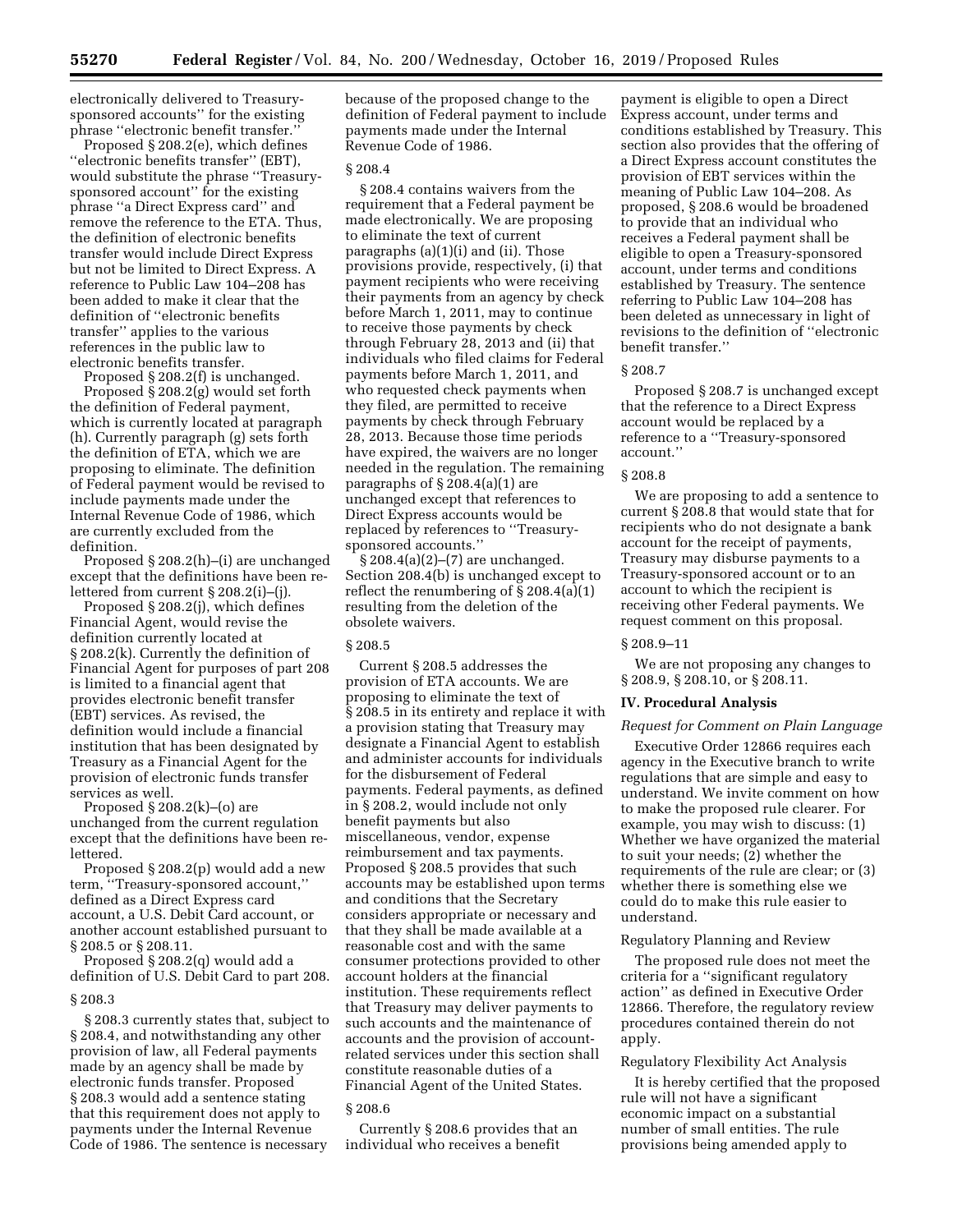individuals who receive Federal payments, and do not have any direct impact on small entities.

### Unfunded Mandates Act of 1995

Section 202 of the Unfunded Mandates Reform Act of 1995, 2 U.S.C. 1532 (Unfunded Mandates Act), requires that the agency prepare a budgetary impact statement before promulgating any rule likely to result in a Federal mandate that may result in the expenditure by State, local, and tribal governments, in the aggregate, or by the private sector, of \$100 million or more in any one year. If a budgetary impact statement is required, section 205 of the Unfunded Mandates Act also requires the agency to identify and consider a reasonable number of regulatory alternatives before promulgating the rule. We have determined that the proposed rule will not result in expenditures by State, local, and tribal governments, in the aggregate, or by the private sector, of \$100 million or more in any one year. Accordingly, we have not prepared a budgetary impact statement or specifically addressed any regulatory alternatives.

## **List of Subjects in 31 CFR Part 208**

Banks, banking, Debit card, Disbursement, Electronic funds transfer, Federal payment, Treasury-sponsored account.

# Words of Issuance

For the reasons set out in the preamble, we propose to revise 31 CFR part 208 to read as follows:

# **PART 208—MANAGEMENT OF FEDERAL AGENCY DISBURSEMENTS**

- Sec.<br>208.1 208.1 Scope and application.<br>208.2 Definitions.
- 208.2 Definitions.<br>208.3 Payment by
- 208.3 Payment by electronic funds transfer.<br>208.4 Waivers.
- Waivers.
- 208.5 Accounts for disbursement of Federal payments.
- 208.6 Availability of Treasury-sponsored accounts.<br>208.7 Agenc
- Agency responsibilities.
- 208.8 Recipient responsibilities.
- 208.9 Compliance.
- 208.10 Reservation of rights.
- 208.11 Accounts for disaster victims.

**Authority:** 5 U.S.C. 301; 12 U.S.C. 90, 265, 266, 1767, 1789a; 31 U.S.C. 321, 3122, 3301, 3302, 3303, 3321, 3325, 3327, 3328, 3332, 3335, 3336, 6503;

#### **§ 208.1 Scope and application**

This part applies to all Federal payments made by an agency. Except as specified in § 208.4, this part requires payments, other than payments made under the Internal Revenue Code of

1986, to be made by electronic funds transfer.

### **§ 208.2 Definitions.**

The following definitions apply to this part:

*Agency* means any department, agency, or instrumentality of the United States Government, or a corporation owned or controlled by the Government of the United States.

*Authorized payment agent* means any individual or entity that is appointed or otherwise selected as a representative payee or fiduciary, under regulations of the Social Security Administration, the Department of Veterans Affairs, the Railroad Retirement Board, or other agency making Federal payments, to act on behalf of an individual entitled to a Federal payment.

*Direct Express*® *card* means the prepaid debit card issued to recipients of Federal benefits by a Financial Agent pursuant to requirements established by Treasury.

*Disbursement* means, in the context of payments delivered to Treasurysponsored accounts, the performance of the following duties by a Financial Agent acting as agent of the United States:

(1) The establishment of an account for the recipient that meets the requirements of the Federal Deposit Insurance Corporation or the National Credit Union Administration Board for deposit or share insurance;

(2) The maintenance of such an account;

(3) The receipt of Federal payments through the Automated Clearing House system or other electronic means and crediting of Federal payments to the account; and

(4) The provision of recipient access to funds in the account on the terms specified by Treasury.

*Electronic benefits transfer (EBT)*  means the provision of Federal benefit, wage, salary, and retirement payments electronically, through disbursement by a financial institution acting as a Financial Agent. For purposes of this part and Public Law 104–208, EBT includes, but is not limited to, disbursement through a Treasurysponsored account or a Federal/State EBT program.

*Electronic funds transfer* means any transfer of funds, other than a transaction originated by cash, check, or similar paper instrument that is initiated through an electronic terminal, telephone, computer, or magnetic tape, for the purpose of ordering, instructing, or authorizing a financial institution to debit or credit an account. The term includes, but is not limited to,

Automated Clearing House transfers, Fedwire transfers, and transfers made at automated teller machines and point-ofsale terminals. For purposes of this part only, the term electronic funds transfer includes a credit card transaction.

*Federal payment* means any payment made by an agency. The term includes, but is not limited to:

- (1) Federal wage, salary, and retirement payments;
- (2) Vendor and expense reimbursement payments;

(3) Benefit payments;

(4) Miscellaneous payments including, but not limited to: Interagency payments; grants; loans; fees; principal, interest, and other payments related to U.S. marketable and nonmarketable securities; overpayment reimbursements; and payments under Federal insurance or guarantee programs for loans; and

(5) Payments under the Internal Revenue Code of 1986 (26 U.S.C.).

*Federal/State EBT program* means any program that provides access to Federal benefit, wage, salary, and retirement payments and to Stateadministered benefits through a single delivery system and in which Treasury designates a Financial Agent to disburse the Federal payments.

*Federally-insured financial institution*  means any financial institution, the deposits of which are insured by the Federal Deposit Insurance Corporation under 12 U.S.C. Chapter 16 or, in the case of a credit union, the member accounts of which are insured by the National Credit Union Share Insurance Fund under 12 U.S.C. Chapter 14, Subchapter II.

*Financial Agent* means a financial institution that has been designated by Treasury as a Financial Agent for the provision of electronic funds transfer or EBT services under any provision of Federal law, including 12 U.S.C. 90, 265, 266, 1767, and 1789a, and 31 U.S.C. 3122 and 3303, as amended by the Omnibus Consolidated Appropriations Act, 1997, Section 664, Public Law 104–208.

*Financial institution* means: (1) Any insured bank as defined in section 3 of the Federal Deposit Insurance Act (12 U.S.C. 1813) or any bank which is eligible to make application to become an insured bank under section 5 of such Act (12 U.S.C. 1815);

(2) Any mutual savings bank as defined in section 3 of the Federal Deposit Insurance Act (12 U.S.C. 1813) or any bank which is eligible to make application to become an insured bank under section 5 of such Act (12 U.S.C. 1815);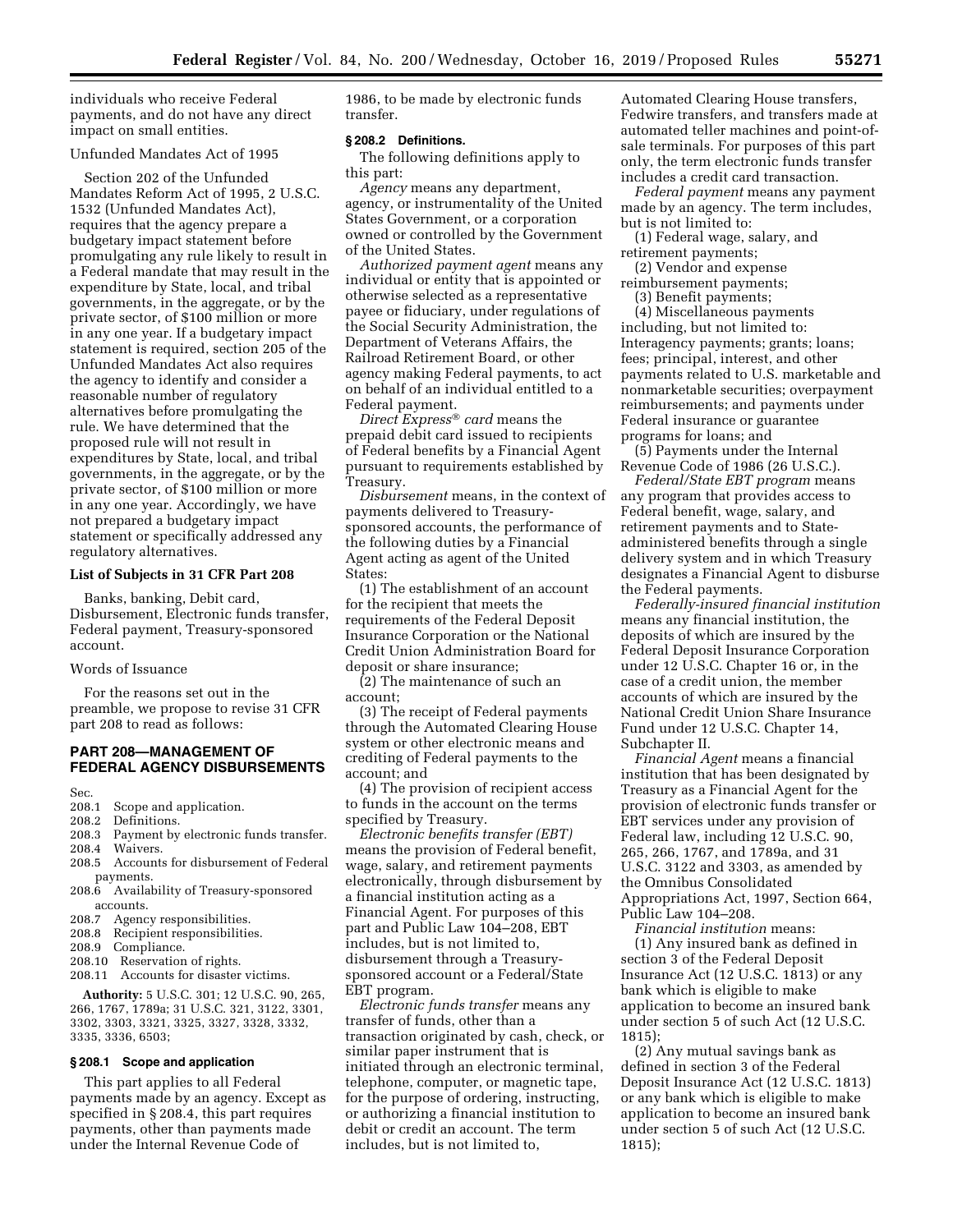(3) Any savings bank as defined in section 3 of the Federal Deposit Insurance Act (12 U.S.C. 1813) or any bank which is eligible to make application to become an insured bank under section 5 of such Act (12 U.S.C.  $1815$ 

(4) Any insured credit union as defined in section 101 of the Federal Credit Union Act (12 U.S.C. 1752) or any credit union which is eligible to make application to become an insured credit union under section 201 of such Act (12 U.S.C. 1781);

(5) Any savings association as defined in section 3 of the Federal Deposit Insurance Act (12 U.S.C. 1813) which is an insured depository institution (as defined in such Act) (12 U.S.C. 1811 *et seq.*) or is eligible to apply to become an insured depository institution under the Federal Deposit Insurance Act (12 U.S.C. 1811 *et seq.*); and

(6) Any agency or branch of a foreign bank as defined in section 1(b) of the International Banking Act, as amended (12 U.S.C. 3101).

*Individual* means a natural person. *Recipient* means an individual, corporation, or other public or private entity that is authorized to receive a Federal payment from an agency.

*Secretary* means Secretary of the Treasury.

*Treasury* means the United States Department of the Treasury.

*Treasury-sponsored account* means a Direct Express card account, a U.S. Debit Card account, or another account established pursuant to § 208.5 or § 208.11.

*U.S. Debit Card* means the prepaid debit card issued to recipients of certain Federal payments by a Financial Agent pursuant to requirements established by Treasury.

### **§ 208.3 Payment by electronic funds transfer.**

Subject to § 208.4, and notwithstanding any other provision of law, all Federal payments made by an agency shall be made by electronic funds transfer. This requirement does not apply to payments under the Internal Revenue Code of 1986.

# **§ 208.4 Waivers.**

(a) Payment by electronic funds transfer is not required in the following cases:

(1) Where an individual:

(i) Was born prior to May 1, 1921, and was receiving payment by check on March 1, 2013;

(ii) Receives a type of payment for which Treasury does not offer delivery to a Treasury-sponsored account. In such cases, those payments are not

required to be made by electronic funds transfer, unless and until such payments become eligible for deposit to a Treasury-sponsored account;

(iii) Is ineligible for a Treasurysponsored account because of suspension or cancellation of the individual's Treasury-sponsored account by the Financial Agent;

(iv) Has filed a waiver request with Treasury certifying that payment by electronic funds transfer would impose a hardship because of the individual's inability to manage an account at a financial institution or a Treasurysponsored account due to a mental impairment, and Treasury has not rejected the request; or

(v) Has filed a waiver request with Treasury certifying that payment by electronic funds transfer would impose a hardship because of the individual's inability to manage an account at a financial institution or a Treasurysponsored account due to the individual living in a remote geographic location lacking the infrastructure to support electronic financial transactions, and Treasury has not rejected the request;

(2) Where the political, financial, or communications infrastructure in a foreign country does not support payment by electronic funds transfer;

(3) Where the payment is to a recipient within an area designated by the President or an authorized agency administrator as a disaster area. This waiver is limited to payments made within 120 days after the disaster is declared;

(4) Where either:

(i) A military operation is designated by the Secretary of Defense in which uniformed services undertake military actions against an enemy; or

(ii) A call or order to, or retention on, active duty of members of the uniformed services is made during a war or national emergency declared by the President or Congress;

(5) Where a threat may be posed to national security, the life or physical safety of any individual may be endangered, or a law enforcement action may be compromised;

(6) Where the agency does not expect to make payments to the same recipient within a one-year period on a regular, recurring basis and remittance data explaining the purpose of the payment is not readily available from the recipient's financial institution receiving the payment by electronic funds transfer; and

(7) Where an agency's need for goods and services is of such unusual and compelling urgency that the Government would be seriously injured unless payment is made by a method

other than electronic funds transfer; or, where there is only one source for goods or services and the Government would be seriously injured unless payment is made by a method other than electronic funds transfer.

(b) An individual who requests a waiver under paragraphs (a)(1)(iv) and (v) of this section shall provide, in writing, to Treasury a certification supporting that request, in such form that Treasury may prescribe. The individual shall attest to the certification before a notary public, or otherwise file the certification in such form that Treasury may prescribe.

#### **§ 208.5 Accounts for disbursement of Federal payments.**

Treasury may designate a Financial Agent to establish and administer Treasury-sponsored accounts for individuals for the disbursement of Federal payments, including benefit, retirement, salary, miscellaneous, vendor, expense reimbursement and tax payments. Such accounts may be established upon terms and conditions that the Secretary considers appropriate or necessary and shall be made available at a reasonable cost and with the same consumer protections provided to other account holders at the financial institution. Treasury may deliver payments to such accounts and the maintenance of accounts and the provision of account-related services under this section shall constitute reasonable duties of a Financial Agent of the United States.

# **§ 208.6 Availability of Treasury-sponsored accounts.**

An individual who receives a Federal payment shall be eligible to open a Treasury-sponsored account under terms and conditions established by Treasury.

### **§ 208.7 Agency responsibilities.**

An agency shall put into place procedures that allow recipients to provide the information necessary for the delivery of payments to the recipient by electronic funds transfer to an account at the recipient's financial institution or to a Treasury-sponsored account.

### **§ 208.8 Recipient responsibilities.**

Each recipient who is required to receive payment by electronic funds transfer shall provide the information necessary to effect payment by electronic funds transfer. For recipients who do not designate a bank account for the receipt of payments, Treasury may disburse payments to a Treasurysponsored account or to an account to